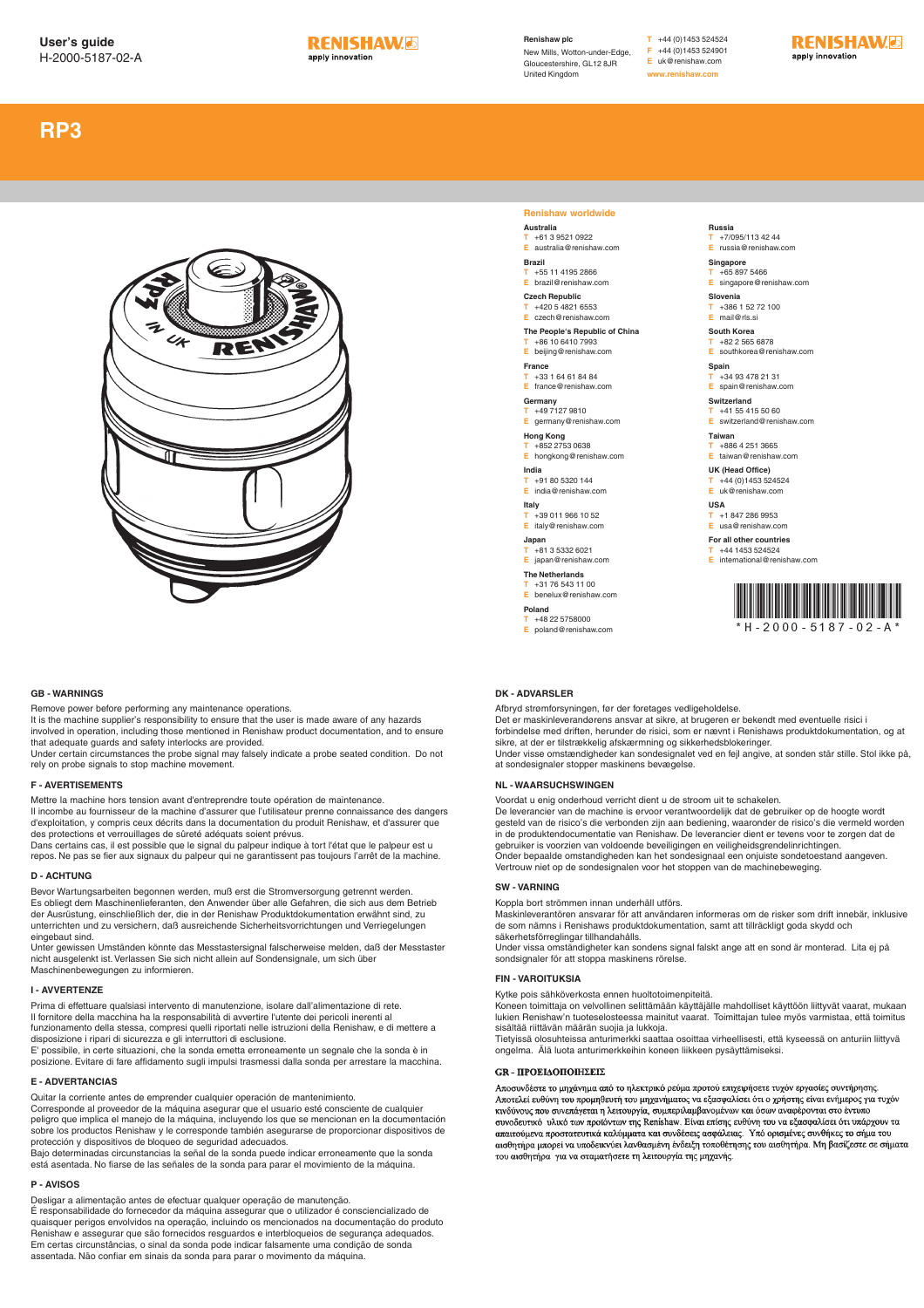#### © 2002 Renishaw plc. All rights reserved.

Renishaw® is a registered trademark of Renishaw plc.

This document may not be copied or reproduced in whole or in part, or transferred to any other media or language, by any means, without the prior written permission of Renishaw.

The publication of material within this document does not imply freedom from the patent rights of Renishaw plc.

#### **Disclaimer**

Considerable effort has been made to ensure that the contents of this document are free from inaccuracies and omissions. However, Renishaw makes no warranties with respect to the contents of this document and specifically disclaims any implied warranties. Renishaw reserves the right to make changes to this document and to the product described herein without obligation to notify any person of such changes.

© 2002 Renishaw plc. Tous droits réservés.

Renishaw® est une marque déposée de Renishaw plc.

Ce document ne peut être copié ni reproduit, dans sa totalité ni en partie, ni transféré sous une autre forme ou langue, par des moyens quelconques, sans l'autorisation écrite de Renishaw.

La publication d'informations contenues dans ce document n'implique en aucun cas une exemption des droits de brevets de Renishaw plc.

#### **Dénégation**

Un effort considérable a été fourni afin d'assurer que le contenu de ce document ne contient aucune omission ni inexactitude. Cependant, Renishaw ne garantit aucunement le contenu de ce document et dénie en particulier toutes garanties supposées. Renishaw se réserve le droit d'apporter des modifications à ce document et au produit qu'il décrit sans obligation d'en informer quiconque.

### © 2002 Renishaw plc. Alle Rechte vorbehalten.

Renishaw® ist ein eingetragenes Warenzeichen von Renishaw plc.

Dieses Dokument darf ohne vorherige schriftliche Genehmigung von Renishaw weder ganz noch teilweise kopiert oder vervielfältigt werden oder auf irgendeine Weise auf andere Medien oder in eine andere Sprache übertragen werden.

Die Veröffentlichung von Material in diesem Dokument impliziert keine Freiheit von den Patentrechten von Renishaw plc.

### **Haftungsauschlußklausel**

Es wurden beträchtliche Anstrengungen unternommen, um sicherzustellen, daß der Inhalt dieses Dokuments frei von Ungenauigkeiten und Auslassungen ist. Renishaw übernimmt jedoch keine Garantien für den Inhalt dieses Dokuments und lehnt insbesondere jede implizite Garantie ab. Renishaw behält sich das Recht vor, Änderungen an diesem Dokument und dem darin beschriebenen Produkt vorzunehmen, ohne die Verpflichtung einzugehen, irgendeine Person über solche Änderungen zu informieren.

© 2002 Renishaw plc. Tutti i diritti riservati.

Renishaw ® è un marchio registrato della Renishaw plc.

É vietato copiare, riprodurre o trasmettere alcuna parte del documento in qualsiasi forma ed in qualsiasi lingua, per qualsivoglia scopo e con qualsiasi mezzo, senza l'espresso consenso della Renishaw plc.

La pubblicazione del materiale qui contenuto non esonera l'utente dai diritti di brevetto della Renishaw plc.

#### **Limite di responsabilità**

Il presente documento è stato preparato con la massima attenzione per garantire che sia esente da errori ed omissioni. La casa non garantisce comunque la precisione delle informazioni qui contenute ed in particolare respinge la garanzia implicita. Renishaw plc si riserva il diritto di apportare modifiche al documento ed alle apparecchiature trattate senza incorrere alcun obbligo di notifica.

#### **Patent notice Avis de brevet Patenthinweis Informazioni di brevetto**

The following patents relate to features of the products shown in this user guide and of other similar products:

Les brevets suivants se réfèrent à des caractéristiques des produits mentionnés dans le présent Manuel de l'utilisateur, et à des produits similaires:

Die folgenden Patente beziehen sich auf Funktionen der Produkte, die in diesem Benutzerhandbuch und denen ähnlicher Produkte gezeigt werden:

I seguenti brevetti si riferiscono alle caratteristiche dei prodotti elencati sul presente manuale e di prodotti simili:

EP 293,036 JP 2,098,080

Other patents applied for, Demande d'autres brevets, Andere Patente beantragt, Altre domande di brevetto avanzate.

# **Changes to specification Modifications de spécification**

**Änderungen an technischen Daten Cambio di specifiche**

Renishaw may modify or change its products or specifications without notice and without obligation.

Renishaw se réserve le droit de modifier ou de changer ses produits ou ses spécifications sans préavis et sans obligation.

Renishaw kann Produkte oder technische Daten ohne Vorankündigung und ohne Verpflichtung modifizieren oder ändern.

Renishaw si riserva il diritto di modificare o cambiare i prodotti o le specifiche tecniche senza preavviso e senza obbligo alcuno.

**Part numbers Références de pièces**

**Teile Nr. Numeri di codice**

| Recommended for:<br>Recommandé pour:<br>Empfohlen für:<br>Raccomandato per: | $\frac{1_{\mathcal{S}_{m_{m_{\alpha_{s}}}}}}{m_{\alpha_{s_{\mathcal{S}_{s_{\gamma}}}}}}$<br>⊙<br>4 mm<br>(0.16) |                  |             |
|-----------------------------------------------------------------------------|-----------------------------------------------------------------------------------------------------------------|------------------|-------------|
| 16 mm                                                                       | A-2197-0157                                                                                                     | 14.2 mm (0.56 ") | M-2197-0156 |
| 20 mm                                                                       | A-2197-0158                                                                                                     | 19.5 mm (0.77 ") | M-2197-0156 |
| 25 mm                                                                       | A-2197-0159                                                                                                     | 29.5 mm (1.16")  | M-2197-0150 |
| 32 mm                                                                       | A-2197-0160                                                                                                     | 34.5 mm (1.36")  | M-2197-0150 |
| 40 mm                                                                       | A-2197-0161                                                                                                     | 39.5 mm (1.55")  | M-2197-0150 |
| 50 mm                                                                       | A-2197-0162                                                                                                     | 49.5 mm (1.95")  | M-2197-0150 |



**Diaphragm inspection Inspection du diaphragme Überprüfung der Membranen Ispezione diaframma**



**Refitting the cover Remontage du couvercle Wiederanbringen des Deckels Montaggio coperchio**

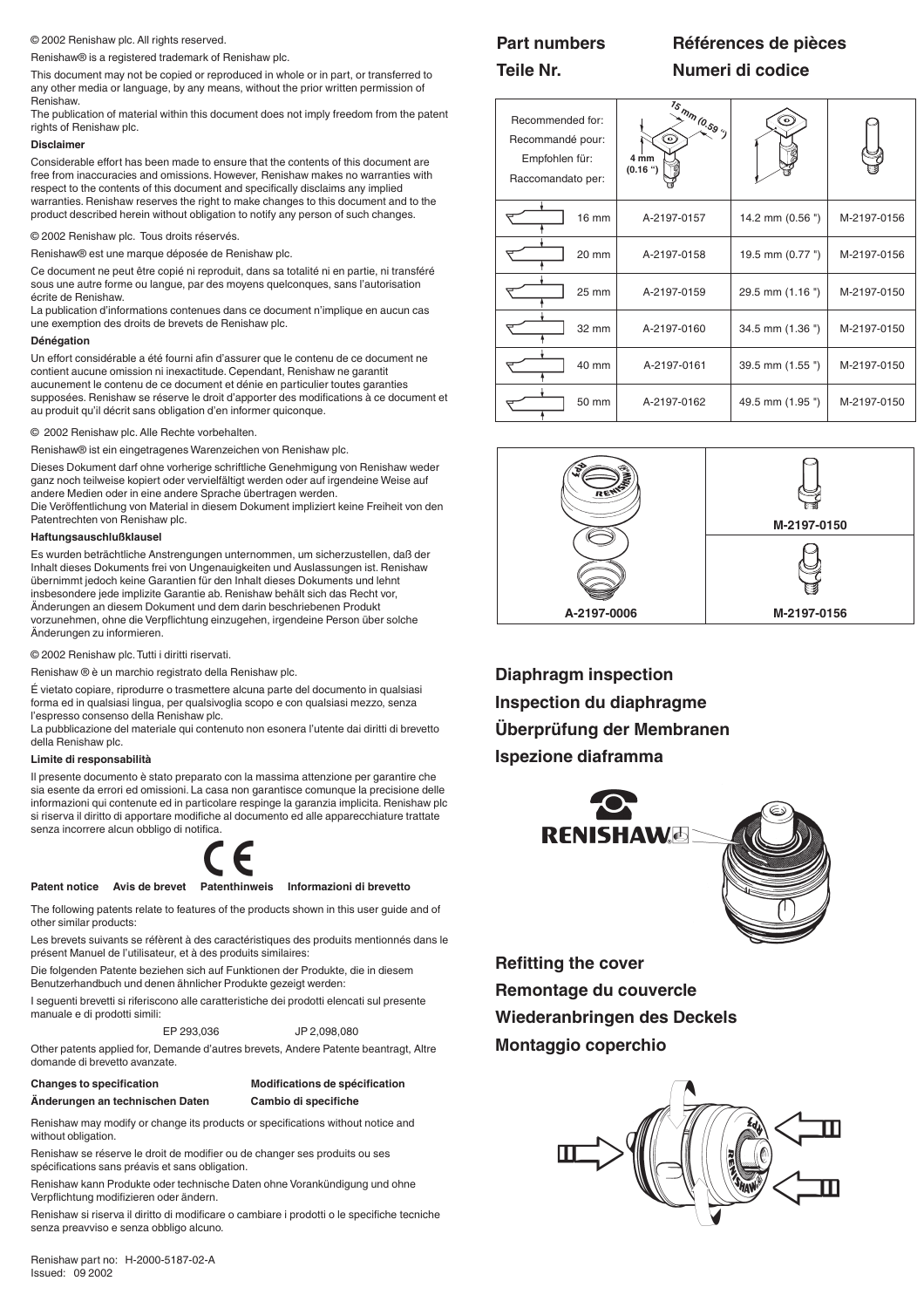**The TSI2 interface unit for Renishaw HPRA or HPPA**

**TSI2 interface pour HPRA ou HPRA Renishaw**

**TSI2 Interface für Renishaw HPRA oder HPPA**

**Interfaccia TSI2 per HPRA o HPPA Renishaw**

**The TSI3 interface unit for Renishaw HPMA**

**TSI3 interface pour HPMA Renishaw**

**TSI3 Interface für Renishaw HPMA**

**Interfaccia TSI3 per HPMA Renishaw**



**The MI8-4 interface unit for any other arm Unité d'interface MI8-4 pour un autre bras Das MI8-4 Interface für einen anderen Arm Interfaccia MI8-4 per altro braccio**

1000000000000

**H-2000-5008**





**Cleaning Nettoyage Reinigung Pulizia**

**MI8-4 A-2157-0001**

dddee



Nicht verstellen, abgedichtet Non rimuovere, parte sigillata

**Messtasterpflege Cura della sonda**

**Probe care Precaution d'emploi**



**Maintenance Entretien** Wartung **Manutenzione** 





Cover removal **Démontage du couvercle Deckelabbau Smontaggio coperchio**